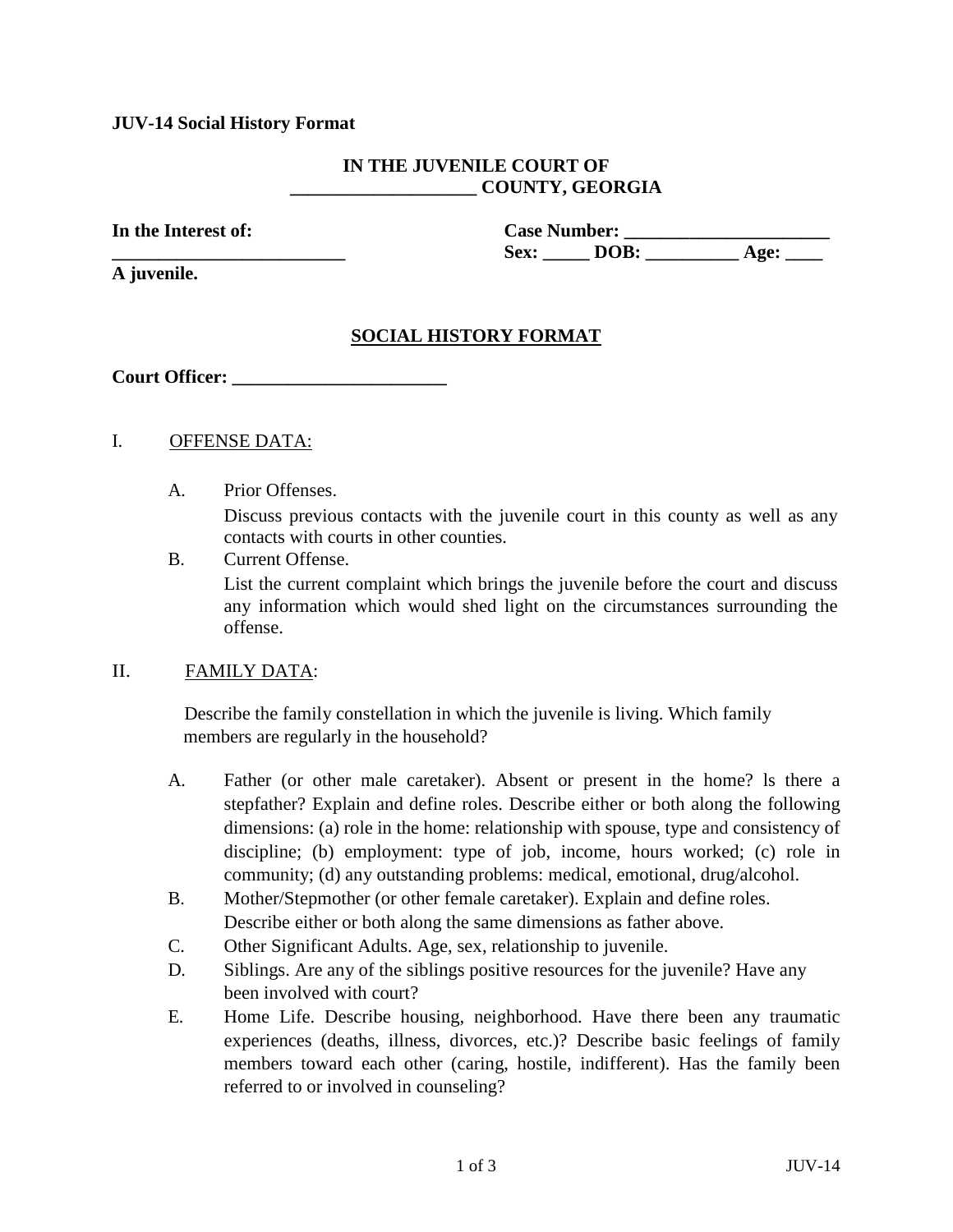F. Discuss how the juvenile perceives the present situation and how the court involvement has impacted the lives of the family members. Is the juvenile remorseful and willing to face whatever the court decides or is the juvenile hostile and difficult to work with? Will the family resist efforts by the court to help or are they willing to cooperate with the worker? If there has been any prior court involvement, what was the juvenile and family's reaction to it?

# III. JUVENILE'S PERSONAL HISTORY AND ADJUSTMENT:

- A. Physical Health
	- 1. Medical History. Give a general physical description. Discuss in detail any serious illness or disabilities.
	- 2. Drug/Alcohol Involvement. Is the use/abuse of drugs or alcohol involved in the juvenile's offense(s)?
- B. School -- Academic and Vocational Aptitude. Discuss school attendance, achievement, behavior, and extra-curricular activities. Does the juvenile have any career goals, work experience, or vocational interests?
- C. Leisure Time. Does the juvenile have any special interest, talents, or activities?
- D. Treatment Efforts. Has the juvenile been referred to or evaluated by psychologists, mental health clinics, etc.? Has the juvenile been previously placed in a Youth Development Center or other DJJ residential program or non-residential program? What other agencies are now or have been involved with juvenile?

# IV. RECOMMENDATIONS:

These should be well thought-out and reasoned recommendations which include justification for each recommendation. The social history report should contain goals, and the recommendations should be the means to achieve those ends. If the recommendation is for probation, you should state what your goals are for the juvenile and relate how you intend to help the juvenile reach that goal. If you recommend restitution, you should specify how much, to whom it should be paid, how it should be paid, and how the victim should receive it. (Should the juvenile be required to deliver it in person or pay it into the Clerk of the Court's office?)